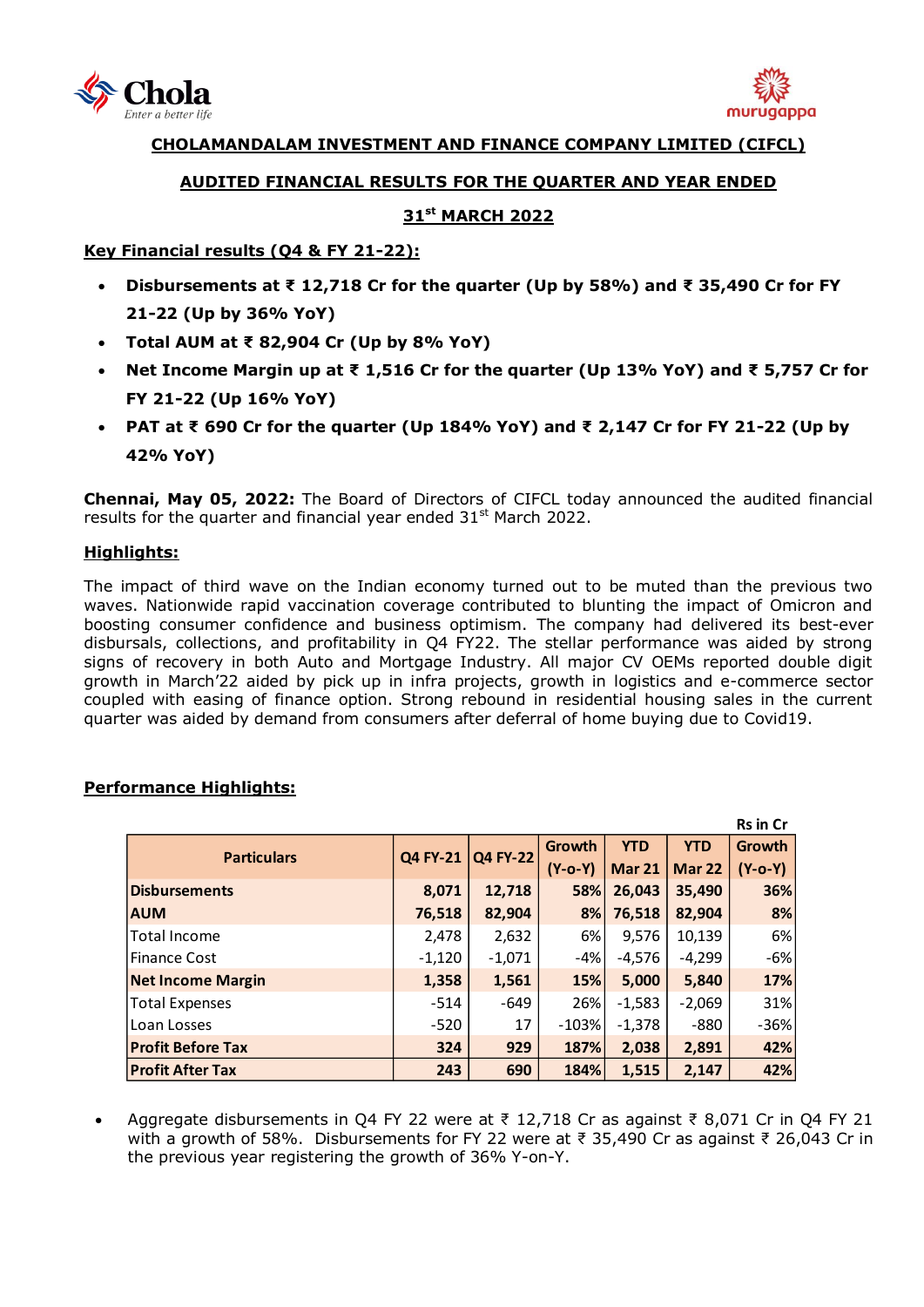



- Vehicle Finance (VF) disbursements were at ₹ 8,785 Cr in Q4 FY 22 as against ₹ 6,153 Cr in Q4 FY21, growth of 43%. Disbursements for FY 22, were at ₹ 25,439 Cr as against ₹ 20,249 Cr in the previous year, reporting a growth of 26% Y-o-Y.
- Loan Against Property including Affordable LAP, business disbursed ₹ 1,978 Cr in Q4 FY 22, as against ₹ 1,191 Cr in Q4 FY 21, with a growth rate of 66%. The Disbursements for FY 22 were at ₹ 5,862 Cr as against ₹ 3,627 Cr in the previous year, registering a good growth rate of 62% Y-o-Y.
- Home Loan (HL) business disbursed ₹ 441 Cr in Q4 FY 22, as against ₹ 538 Cr in Q4 FY 21. The Disbursements for FY 22 were at ₹ 1,571 Cr as against ₹ 1,542 Cr in the previous year.
- New businesses Consumer and Small Enterprise Loans (CSEL), Secured Business and Personal Loans (SBPL) launched last year and along with Small and Medium Enterprises Loans business made disbursals of ₹ 1515 Cr in Q4 of FY 22 which is a growth of 702% and ₹ 2619 Cr in the full year, which is a growth of 319% YoY.
- Assets under management as of 31<sup>st</sup> March 2022, stood at ₹ 82,904 Cr as compared to ₹ 76,518 Cr as of 31<sup>st</sup> March 2021.
- Profits after Tax (PAT) for O4 FY 22 were at ₹ 690 Cr compared to ₹ 243 Cr in O4 FY 21, reporting a growth of 184%. PAT for FY 21-22, were at ₹ 2,147 Cr as against ₹ 1,515 Cr in the same period last year registering a growth of 42%.
- PBT-ROA for Q4 FY 22 was at 4.8% and for FY 21-22 was at 3.9% as against 1.8% and 3.0% respectively in the same period last year.
- ROE for Q4 FY 22 was at 24.6% as against 10.4% in previous year.
- The Company continues to hold a strong liquidity position with  $\bar{\xi}$  5.341 Cr as cash balance as at end of March 2022 (including ₹ 1500 Cr invested in Gsec shown under investments), with a total liquidity position of  $\overline{z}$  13,246 Cr (including undrawn sanctioned lines). The ALM is comfortable with no negative cumulative mismatches across all time buckets.

#### **Dividend:**

The Board of Directors of the company has recommended a dividend of  $\bar{\tau}$  0.70 per share (35%) on the equity shares of the company, subject to the approval of the members of the company at the ensuing Annual General Meeting. This is in addition to the interim dividend of  $\bar{z}$  1.30 per share (65%) for the financial year 2021-22 declared by the company on  $1<sup>st</sup>$  February 2022.

#### **Asset Quality**

#### **Adoption of RBI circular on revised NPA norms**

RBI had issued a circular in Nov 21 directing NBFC to adopt a tighter provisioning norm and accordingly, from  $1<sup>st</sup>$  November 2021 onwards we have started tracking daily DPD and for agreements which crossed 90 DPD we continued to classify them as NPA until all dues towards principal and interest are collected in full. RBI had issued a clarificatory circular on February  $15<sup>th</sup>$ , 2022, deferring the implementation date to September 30th, 2022. However, on a conservative note, we propose to early adopt these norms under IRAC.

The ECL model provisions this year is stress tested with the impact of Covid being built into the PD and LGD computations and hence the ECL model provisions across stages had increased over Dec-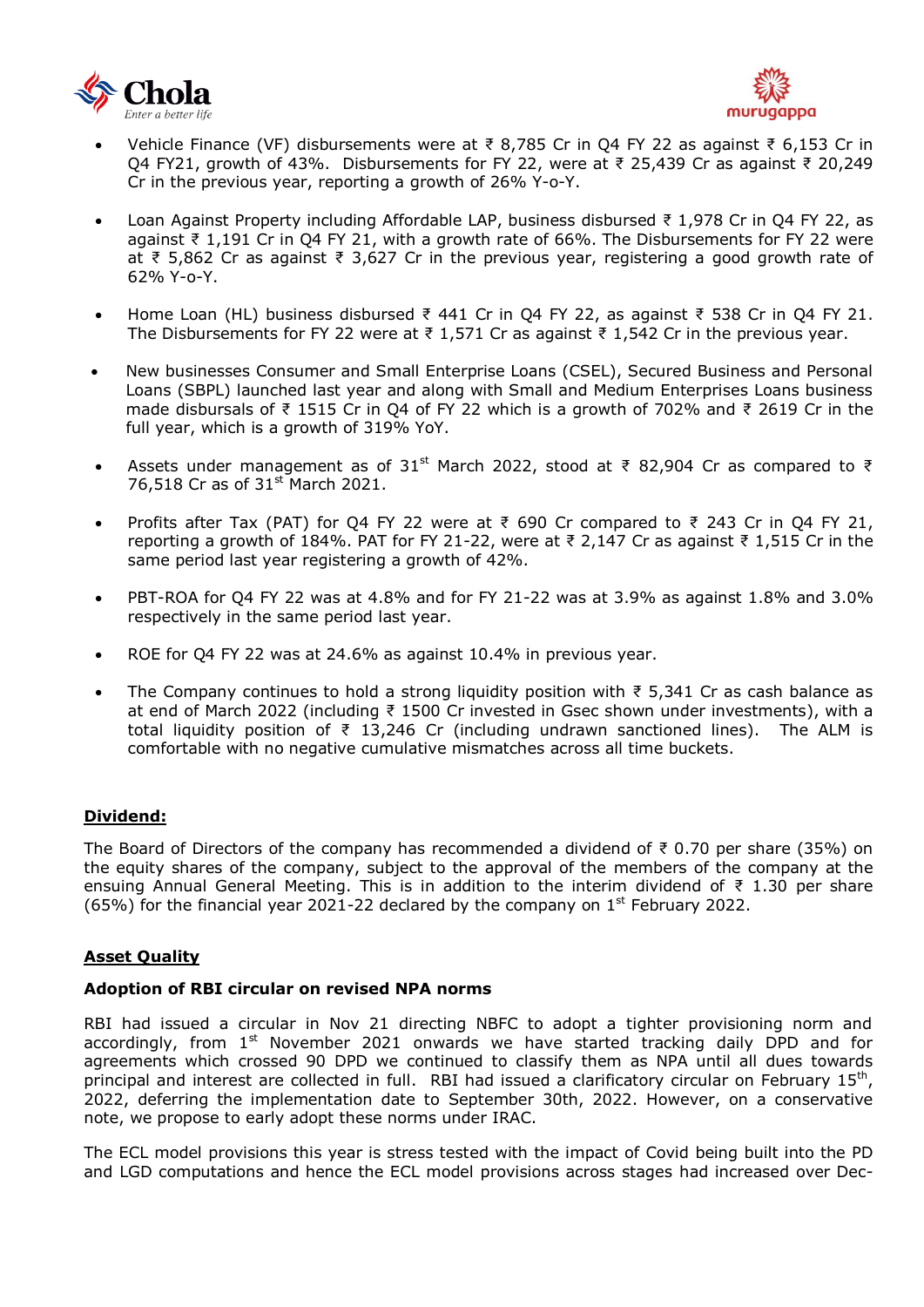



21. Apart from this, we had also factored in a write-off of ₹ 190 Cr for long overdue accounts where further recovery is expected to be minimal. Towards these a part of the management overlay amounting to ₹ 336 crs was utilised and the Management overlay provisions carried in books as of Mar'22 stands at ₹ 500 Cr.

CIFCL asset quality as at end of March 2022, represented by Stage 3 assets stood at 4.37% with a provision coverage of 39.67%, as against 5.85% as at end of December 2021 with a provision coverage of 38.80%. The total provisions currently carried against the overall book is 3.04% as against the normal overall provision levels of 1.75% carried prior to the Covid-19 pandemic.

As per revised RBI norms (circular dated Nov 12<sup>th</sup>, 2021) GNPA% and NNPA% as of March 2022 is at 6.82% and 4.75% respectively. We carry ₹ 564 Cr higher provisions under INDAS over IRAC.

The details of the stagewise assets and provisions are given in the annexure.

#### **Capital Adequacy:**

The Capital Adequacy Ratio (CAR) of the company as on  $31<sup>st</sup>$  March 2022, was at 19.6% as against the regulatory requirement of 15%. Tier-I Capital was at 16.5%.

#### **Subsidiaries' / Associate's / JV's Performance**

Revenue from Cholamandalam Securities Limited business for the year FY 22 is ₹ 40.12 Cr and from the Cholamandalam Home Finance Limited is ₹ 55 Cr. Net Revenues from two new investments, Payswiff Technologies Private Limited and Paytail Commerce Private Limited is ₹ 49.3 Cr and ₹ 1.5 Cr respectively for the FY 22.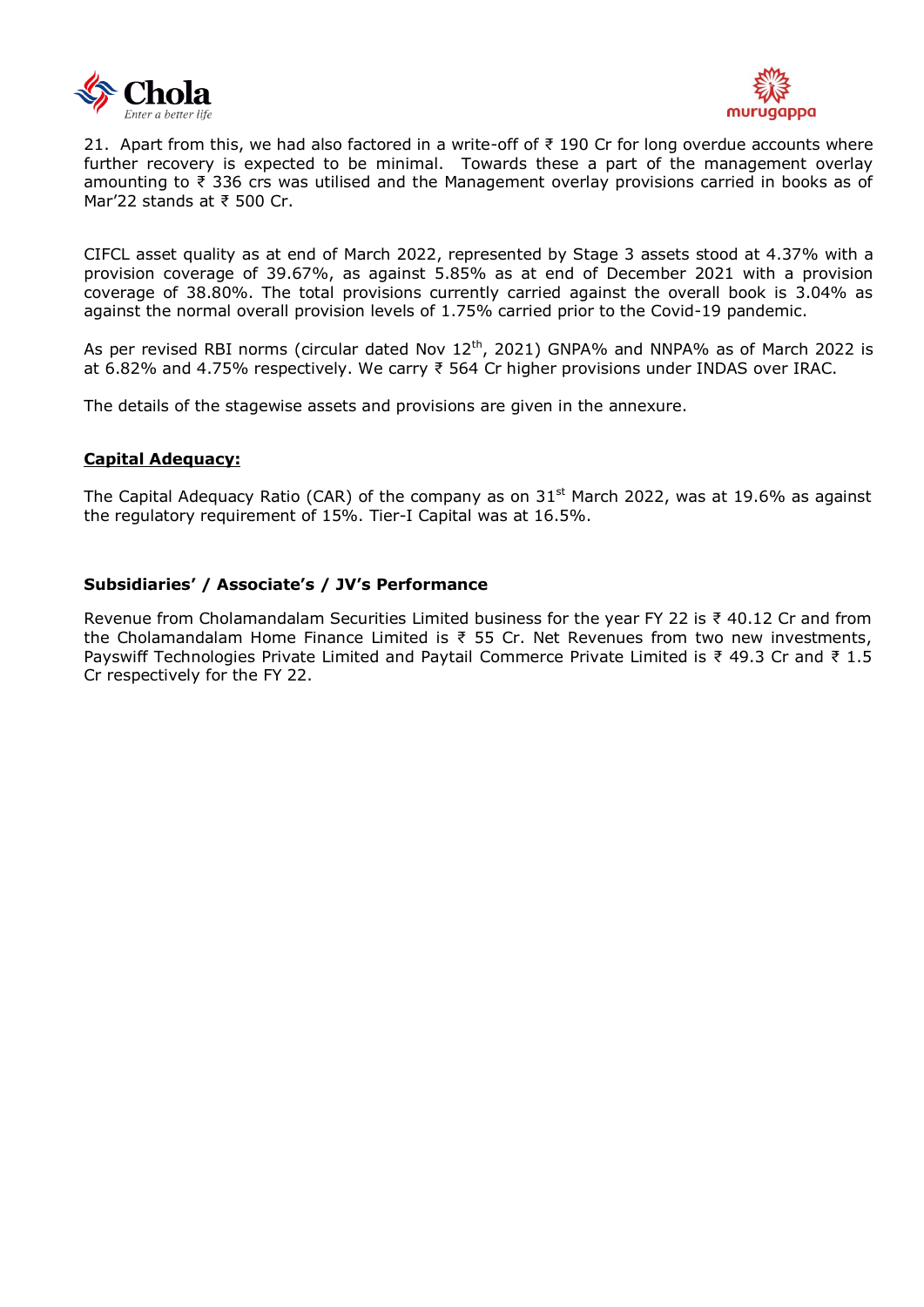# Chola



#### **Annexure**

# **Stage wise ECL Summary – Mar 22**

|                                  |                 | <b>ECL</b>      | <b>Mgmt</b>     | <b>Total</b>    |                 | <b>Total</b> |  |
|----------------------------------|-----------------|-----------------|-----------------|-----------------|-----------------|--------------|--|
| <b>Particulars</b>               | <b>Asset</b>    | <b>Model</b>    | <b>Overlay</b>  | <b>Provn</b>    | <b>NNPA</b>     | Provn        |  |
|                                  | <b>Rs in Cr</b> | <b>Rs in Cr</b> | <b>Rs in Cr</b> | <b>Rs in Cr</b> | <b>Rs in Cr</b> | PCR%         |  |
| Stage 1A                         | 67,059          | 330             |                 | 330             | 66,729          | 0.49%        |  |
| Stage 1B                         | 259             | 13              |                 | 13              | 246             | 5.06%        |  |
| <b>Total Stage 1</b>             | 67,318          | 343             |                 | 343             | 66,975          | 0.51%        |  |
| Stage 2A                         | 4,207           | 417             |                 | 417             | 3,791           | 9.90%        |  |
| Stage 2B                         | 1,610           | 198             | 45              | 243             | 1,367           | 15.09%       |  |
| <b>Total Stage 2</b>             | 5,817           | 615             | 45              | 660             | 5,158           | 11.34%       |  |
| Stage 3                          | 3,266           | 809             | 455             | 1,265           | 2,001           | 38.72%       |  |
| Stage 3 - Legal                  | 77              | 62              |                 | 62              | 15              | 79.95%       |  |
| <b>Total Stage 3</b>             | 3,343           | 871             | 455             | 1,326           | 2,017           | 39.67%       |  |
| <b>Total</b>                     | 76,478          | 1,829           | 500             | 2,329           | 74,149          | 3.04%        |  |
| <b>NPA as per RBI (incl Sec)</b> | 5,212           | 1,082           | 500             | 1,582           | 3,630           | 30.36%       |  |
| <b>NNPA RBI %</b>                |                 |                 | 4.85%           |                 |                 |              |  |

|                                  |         | <b>ECL</b>     | <b>Mgmt</b>                    | <b>Total</b>   |             |
|----------------------------------|---------|----------------|--------------------------------|----------------|-------------|
| <b>Particulars</b>               | Asset   | <b>Model</b>   | <b>Overlay</b><br><b>Provn</b> |                | <b>NNPA</b> |
|                                  | %       | <b>PCR (%)</b> | <b>PCR (%)</b>                 | <b>PCR (%)</b> | %           |
| Stage 1A                         | 87.68%  | 0.49%          | 0.00%                          | 0.49%          | 87.25%      |
| Stage 1B                         | 0.34%   | 5.06%          | 0.00%                          | 5.06%          | 0.32%       |
| <b>Total Stage 1</b>             | 88.02%  | 0.51%          | 0.00%                          | 0.51%          | 87.57%      |
| Stage 2A                         | 5.50%   | 9.90%          | 0.00%                          | 9.90%          | 4.96%       |
| Stage 2B                         | 2.11%   | 12.32%         | 2.77%                          | 15.09%         | 1.79%       |
| <b>Total Stage 2</b>             | 7.61%   | 10.57%         | 0.77%                          | 11.34%         | 6.74%       |
| Stage 3                          | 4.27%   | 24.78%         | 13.94%                         | 38.72%         | 2.62%       |
| Stage 3 - Legal                  | 0.10%   | 79.95%         | 0.00%                          | 79.95%         | 0.02%       |
| <b>Total Stage 3</b>             | 4.37%   | 26.05%         | 13.62%                         | 39.67%         | 2.64%       |
| <b>Total</b>                     | 100.00% | 2.39%          | 0.65%                          | 3.04%          | 96.96%      |
| <b>NPA as per RBI (incl Sec)</b> | 6.82%   | 20.76%         | 9.59%                          | 30.36%         | 4.75%       |
| <b>NNPA RBI %</b>                |         |                |                                |                | 4.85%       |

#### **Asset Classification:**

|         | STAGE 1A Represents assets (i) which had never touched NPA and (ii) which had been an NPA in the past but had been normalised and currently in<br>the 0-30 days - Hence no more an NPA as per RBI norms      |
|---------|--------------------------------------------------------------------------------------------------------------------------------------------------------------------------------------------------------------|
|         | STAGE 1B   Represents assets which had been an NPA in the past but yet to be fully normalised though it has moved to stage 1 currently - Hence an<br>NPA as per current RBI norms                            |
|         | STAGE 2A Represents assets (i) which had never touched NPA and (ii) which had been an NPA in the past but had been normalised post that and now<br>in 31-90 days DPD - Hence no more an NPA as per RBI norms |
|         | STAGE 2B Represents assets which had been an NPA in the past but yet to be fully normalised though it has moved to stage 2 currently - Hence an<br>NPA as per current RBI norms                              |
| STAGE 3 | Represents assets which continues to be a NPA as on the closing date - Hence an NPA as per current RBI norms                                                                                                 |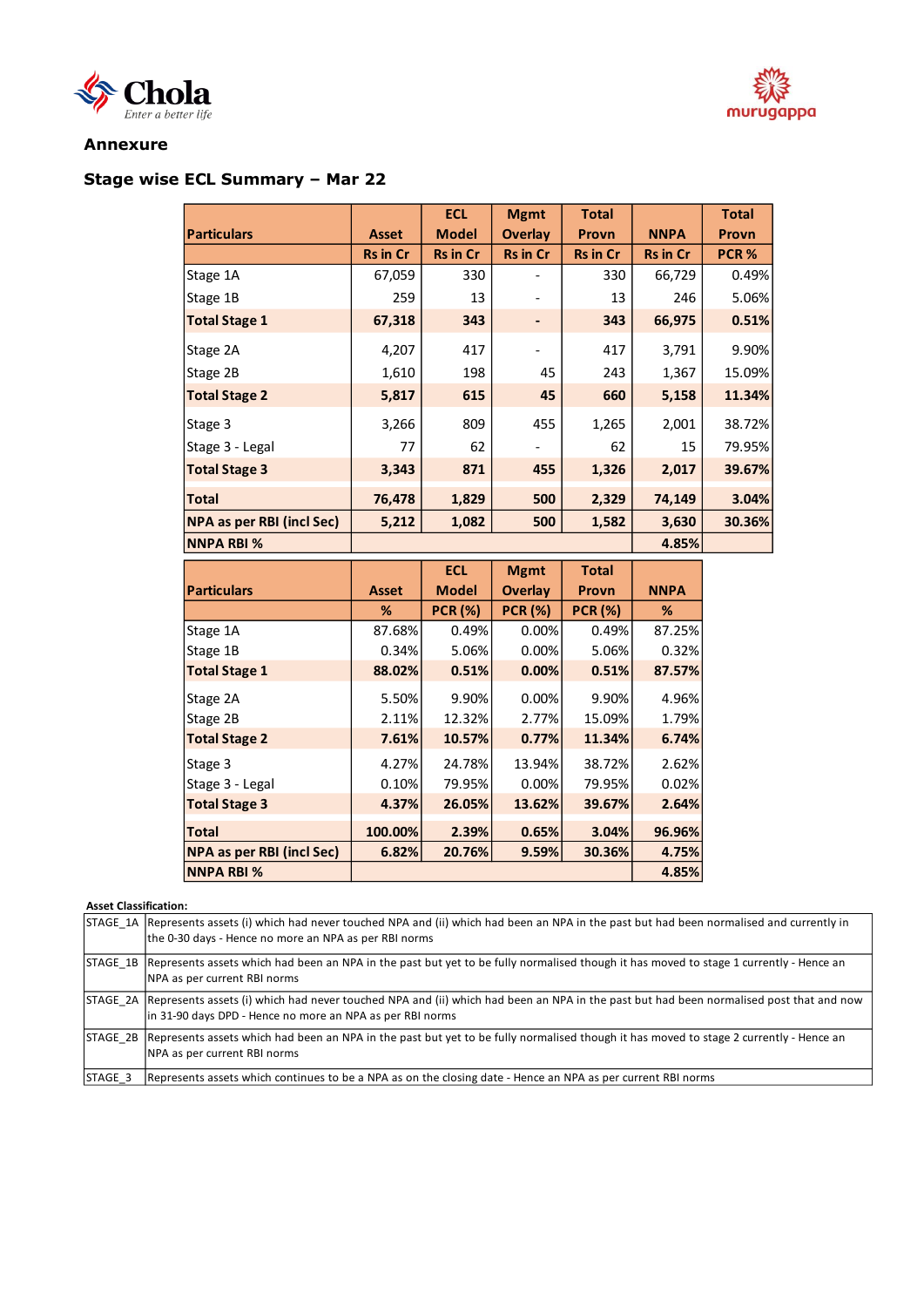



|                                             |               |               |               |               | <b>Rs in Cr</b> |
|---------------------------------------------|---------------|---------------|---------------|---------------|-----------------|
|                                             | <b>Mar-21</b> | <b>Jun-21</b> | <b>Sep-21</b> | <b>Dec-21</b> | <b>Mar-22</b>   |
| Gross Assets - Stage 3                      | 2,705         | 4,545         | 4,271         | 4,244         | 3,343           |
| <b>Stage 3 Assets to Total Gross Assets</b> | 3.96%         | 6.79%         | 6.16%         | 5.85%         | 4.37%           |
| <b>ECL Provisions - Stage 3</b>             | 1,197         | 1,614         | 1,557         | 1,647         | 1,326           |
| Coverage ratio (%) - Stage 3                | 44.27%        | 35.51%        | 36.45%        | 38.80%        | 39.67%          |
| Gross Assets - Stage 1&2                    | 65,579        | 62,348        | 65,083        | 68,254        | 73,135          |
| ECL Provisions - Stage 1 &2                 | 1,247         | 1,313         | 1,282         | 1,252         | 1,003           |
| Coverage ratio (%) - Stage 1&2              | 1.90%         | 2.11%         | 1.97%         | 1.83%         | 1.37%           |
| <b>Total ECL Provision</b>                  | 2,444         | 2,926         | 2,839         | 2,899         | 2,329           |
| <b>Overall Provision Coverage</b>           | 3.58%         | 4.37%         | 4.09%         | 4.00%         | 3.04%           |

## **About Cholamandalam**

Cholamandalam Investment and Finance Company Limited (Chola), incorporated in 1978 as the financial services arm of the Murugappa Group. Chola commenced business as an equipment financing company and has today emerged as a comprehensive financial services provider offering vehicle finance, home loans, home equity loans, SME loans, investment advisory services, stock broking and a variety of other financial services to customers.

Chola operates from 1145 branches across India with assets under management above INR 82,904 Crores.

The mission of Chola is to enable customers enter a better life. Chola has a growing clientele of over 16 lakh happy customers across the nation. Ever since its inception and all through its growth, the company has kept a clear sight of its values. The basic tenet of these values is a strict adherence to ethics and a responsibility to all those who come within its corporate ambit - customers, shareholders, employees and society.

For more details, please visit [www.cholamandalam.com](http://www.cholamandalam.com/)

#### **About Murugappa Group**

Founded in 1900, the INR 417 Billion (41,713 Crores) Murugappa Group is one of India's leading business conglomerates. The Group has 29 businesses including ten listed Companies traded in NSE & BSE. Headquartered in Chennai, the major Companies of the Group include Carborundum Universal Ltd., CG Power and Industrial Solutions Ltd., Cholamandalam Financial Holdings Ltd., Cholamandalam Investment and Finance Company Ltd., Cholamandalam MS General Insurance Company Ltd., Coromandel International Ltd., Coromandel Engineering Company Ltd., E.I.D. Parry (India) Ltd., Parry Agro Industries Ltd., Shanthi Gears Ltd., Tube Investments of India Ltd. and Wendt (India) Ltd.

The Group holds leadership position in several product lines including Abrasives, Technical Ceramics, Electro Minerals, Auto Components & Systems, Bicycles, Fertilisers, Sugar, Tea and Spirulina (Nutraceuticals). The Group has forged strong alliances with leading international companies such as Groupe Chimique Tunisien, Foskor, Mitsui Sumitomo, Morgan Advanced Materials, Yanmar & Co. and Compagnie Des Phosphat De Gafsa (CPG). The Group has a wide geographical presence all over India and spanning 6 continents.